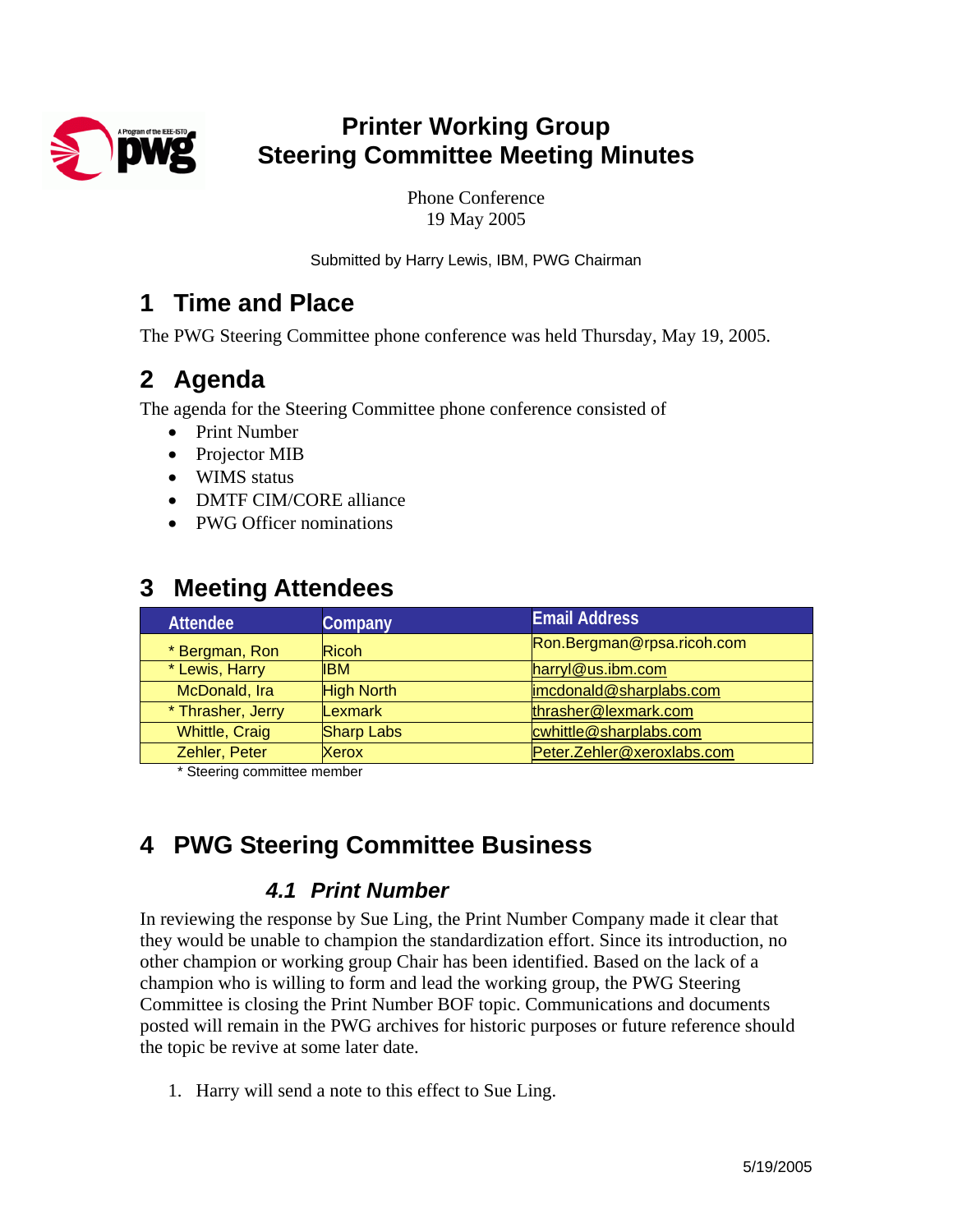

## *4.2 Projector MIB*

Recent communications from both Epson and Dell indicate a certain willingness to initiate this activity. The PWG Steering Committee is recommending the Projector MIB be treated as a new work item under the existing PMP (PWG MIB Projects) working group. This will avoid the need to write and approve a completely new charter which will allow the work to begin sooner.

An early indicator of project success will be the number and caliber of interested and active projector vendors. If the project does not attract critical mass from the projector segment, the Steering Committee will be obliged to revisit the validity of this project. Once the project definition is reviewed and accepted by the PWG Steering Committee, we need to plan some form of publicity to help attract members including companies like HP, Sony, Viewsonic, Proxima etc. We are also interested in positions from Microsoft and Apple on this topic. Is there already some incumbent "standard" that we would be displacing?

#### *4.3 Port Mon MIB*

Where should we publish the Port Mon MIB standard? 5107.xx

#### *4.4 WIMS Status*

Quick overview of yesterday's WIMS minutes. Trying to get WIMS to FA as quickly as possible. Counter Spec and MIB are in Last Call. WIMS w/g handling LC comments. There is no longer any normative tie between the Counter MIB and WIMS Protocol Spec. Counter MIB derives subunit definitions from the Printer MIB (except for Scan which is defined by the Counter MIB). Question whether the Transformer subunit should be leveraged off the Printer MIB Interpreter subunit.

#### *4.5 DMTF CIM/Core work register*

The PWG Steering Committee agreed to accept the DMTF offer for alliance on a project to update CIM/Core based on IETF Printer MIBv2 and PWG Semantic Model. Concern was expressed that we are embarking on a new work project and (more importantly) an alliance in the context of having difficult securing sustained PWG leadership. Harry will make sure the DMTF is fully aware of our situation.

### *4.6 PWG Leadership*

A call for nominations for PWG Officers, including Chairman, Vice Chairman and Secretary to begin in September 2005 has been issued. Two members have responded that they will accept Secretary and/or Vice Chairman roles once a Chairman has been selected.